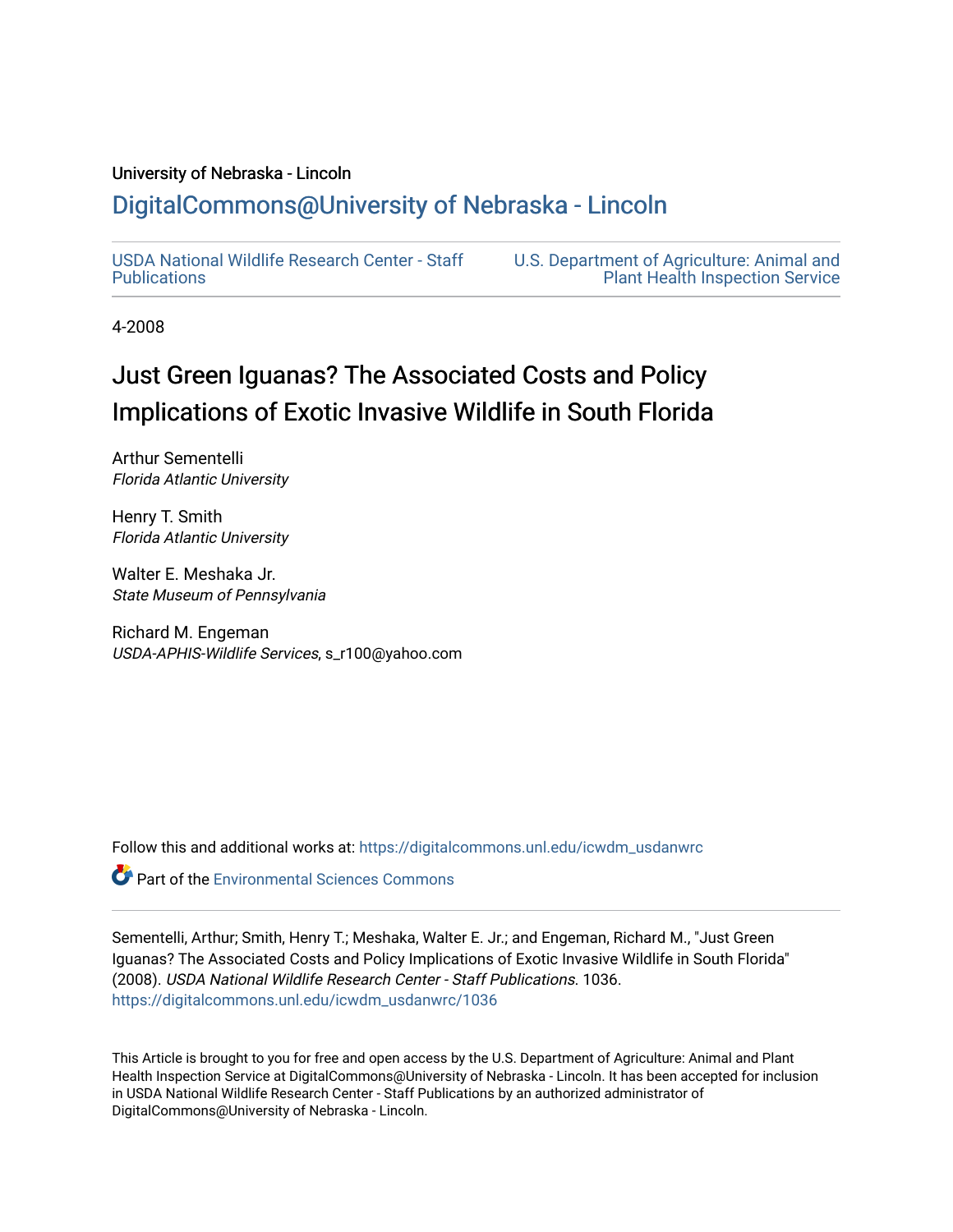# **Just Green Iguanas?**

# **The Associated Costs and Policy Implications of Exotic Invasive Wildlife in South Florida**

Arthur Sementelli *Florida Atlantic University*

Henry T. Smith *Florida Atlantic University, Wilkes Honors College Florida Department of Environmental Protection, Florida Park Service*

Walter E. Meshaka, Jr. *State Museum of Pennsylvania*

Richard M. Engeman *National Wildlife Research Center* **Public Works Management & Policy** Volume 12 Number 4 April 2008 599-606 © 2008 Sage Publications 10.1177/1087724X08316157 http://pwmp.sagepub.com hosted at http://online.sagepub.com

Invasive exotic species have begun to emerge as a policy issue at the federal, state, and local levels. Although invasive species are often understood as a function of the damage they cause to localized ecosystems, this study diverges by discussing the infrastructural damage caused by an invasive exotic species, the green iguana (*Iguana iguana*). Specifically, the authors discuss the magnitude and scope of damage caused by iguana burrows on canals in southern Florida and offer policy recommendations to move discussions of this potentially disastrous public works issue forward.

*Keywords: invasive species; public works policy; infrastructure; green iguana*

Currently, there is some general interest in the impacts invasive exotic species have on wildlife, ecosystems, and agriculture. Interest in the topic tends to vary across environments and is often driven by some sort of media attention given to a specific problem. This is not limited, however, as it extends to discussions of marine wildlife (Costello, Drake, & Lodge, 2007; Firestone & Corbett, 2005), terrestrial wildlife (Conover, 2001), pathogens (Bright, 1999), insects (Rynk, 2003a, 2003b), and plants (Schmitz & Simberloff, 1997). In each case, the focus tends to be on how these plants and animals can severely damage ecosystems, agriculture, and other areas.

This problem is pervasive. The Great Lakes and associated waterways have been affected by zebra mussels (*Dreissena polymorpha*; Macisaac, 1996), and parts of California have been affected by exotic plants (Randall & Hoshovsky, 2000). Most people in the southern and southwestern United States are familiar with the issues that emerge from insect infestations such as those of red fire ants (*Solenopsis invicta*). Rangelands and pastures are also at risk from diffuse knapweed (*Centaurea diffusa*), which is nearly a ubiquitous weed (DiTomaso, 2000). Although

these invasive species problems exist throughout the United States, Florida has been identified as one of the two states with the most severe invasive species problems (U.S. Congress, Office of Technology Assessment, 1993).

Recently, this problem has changed to begin including issues such as conflicts with humans and human habitation, but little has been done to examine the damage these invasive exotics have on infrastructure. The systematic damage these invasive exotic species cause has emerged as an issue of interest (Conover, 2001; Meshaka, Butterfield, & Hauge, 2004). Until now, these damage valuation studies have focused on broad economic costs and framing the scope of the problem (Pimentel, Lach, Zuniga, & Morrison, 2000) or on damage caused by some single species of animal, such as feral swine (Engeman, Shwiff, Smith, Constantin, 2004; Engeman et al., 2004). Unfortunately, not enough attention has been given to the broader consequences of damage by invasive species to humans in general and to their impact on infrastructure in particular.

To remedy this gap in the literature, we focus specifically on the infrastructure damage caused by the green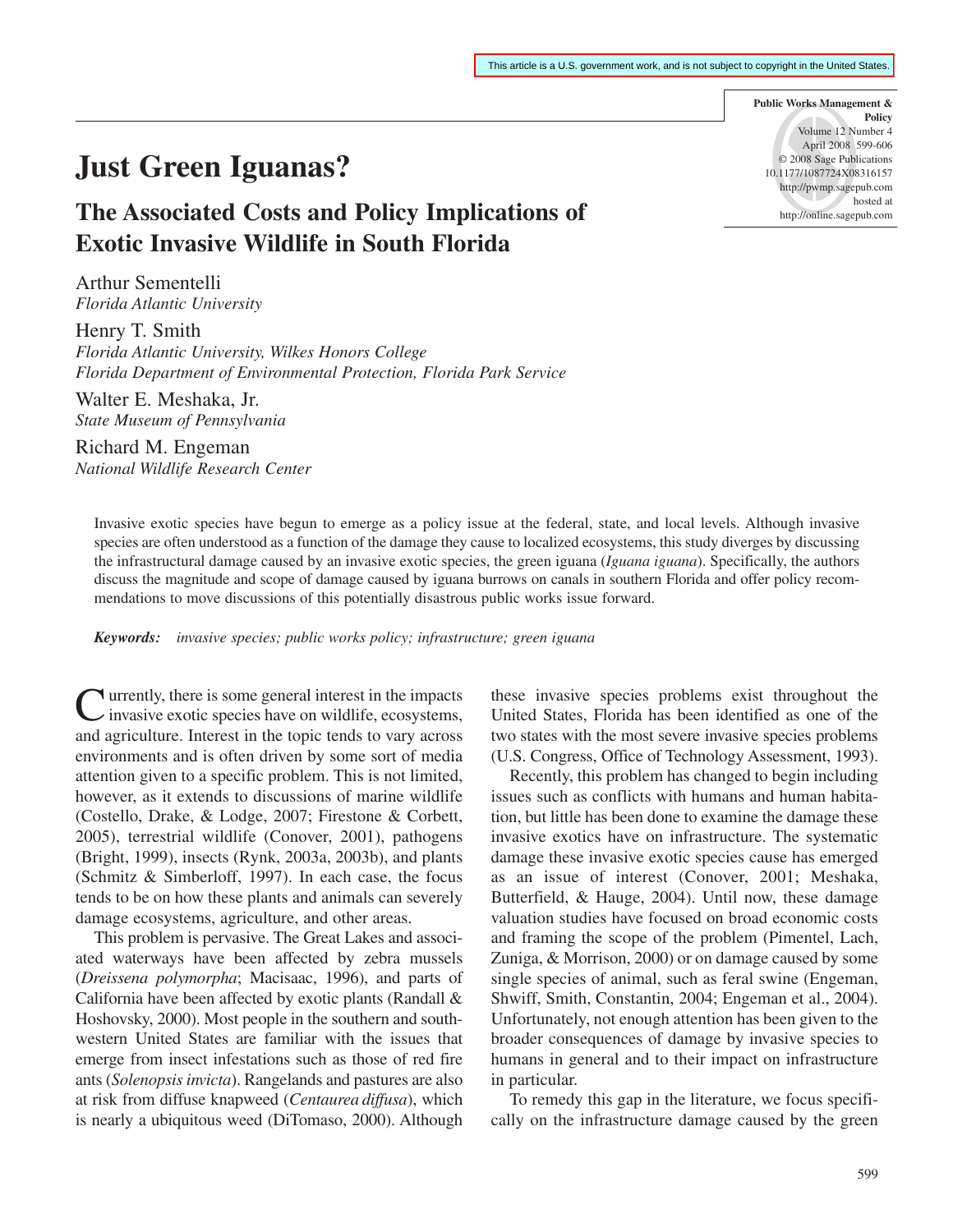iguana (*Iguana iguana*) in southern Florida. This animal, unlike many exotic invasive species, is sometimes seen as nonthreatening and is sometimes even nurtured in urban areas (Meshaka, Bartlett, & Smith, 2004). With few natural predators, these creatures have become very successful, giving rise to certain public works and policy issues.

Specifically, green iguana populations have increased dramatically in the past 2 years along canals and levees in and around the "greater Everglades" (Ferriter et al., 2007, p. 9-45), along with growing numbers of burrows that can at the very least "present a maintenance liability to surface water infrastructure," if not a substantial danger to residents. Currently, areas affected by burrowing include the C-7, C-111, C-11, and C-1 west canals, leading to both instability and bank erosion.

As a means to better understand the magnitude of the problem, it is important to also understand the frequency and scope of these burrows. Ferriter et al. (2007) offered a preliminary report to the South Florida Water Management District and the National Park Service. The burrows in the study ranged between 0.3 and 2.4 m deep, with a diameter of 10 to 20 cm. Burrow densities are not reported in Ferriter et al.'s report. Consequently, we sought to determine these densities, leading us to collect burrow data from the C-1, C-11, and C-111 canals (Figure 1).<sup>1</sup> The summary information is reported in Table 1.

Using the C-11 canal sample area (the least dense) as a basis, we found a burrow density of approximately 1 burrow for every 60 ft<sup>2</sup> (Sementelli, Smith, Meshaka, & Alexander, in press). This more serious finding is supported by Smith, Engeman, et al.'s (2007) study, in which 45 burrows were found along a 396-m transect undermining an Intracoastal Waterway cement seawall, with 17 of the burrows located along a single 96-m section. The scope of damage at these various sites has been seen as both unexpected and compelling. Currently, the Florida Invasive Animal Task Team is evaluating the green iguana as a problematic, nonnative reptilian species causing adverse environmental effects.

It has become apparent that that the unchecked propagation of green iguanas will further affect Florida's infrastructure and ecosystems by potentially reducing the effectiveness of flood management systems, while competing successfully with a number of native species for niche spaces, habitat, and dominance (Mckie, Hammond, Smith, & Meshaka, 2005; Meshaka, Bartlett, & Smith, 2004; Meshaka, Butterfield, et al., 2004; Smith, Golden, & Meshaka, 2007; Smith et al., 2006; Smith, Meshaka, Golden, & Cowan, 2007). Collectively, these two issues raise concerns about both the biotic and the abiotic environment in southern Florida. This in turn creates an opportunity to reconsider the policy options and implications





**Table 1 Burrow Density Data for the C-1, C-11, and C-111 Canals**

| Location | <b>Burrows</b> | Sample Area $(ft^2)$ | Estimated<br>Density (per hectare) |
|----------|----------------|----------------------|------------------------------------|
| $C-1$    | 14             | 800                  | 1,883                              |
| $C-11$   | 60             | 3,600                | 1,740                              |
| $C-111$  | 21             | 800                  | 2,825                              |

opened by discussions of green iguanas and other exotic invasive species.

### **Population Density Issues**

As of June 2007, the green iguana had become a widely distributed, well-established exotic species in southern Florida (Meshaka, 2006; Meshaka, Bartlett, & Smith, 2004; Meshaka, Butterfield, et al., 2004; Smith, Golden, et al. 2007; Smith et al., 2006; Smith, Meshaka, Golden, et al., 2007). It has consistently expanded its geographic range (Meshaka, Bartlett, & Smith, 2004) and is capable of reaching extreme population densities (up to  $626.6$  iguanas/km<sup>2</sup>),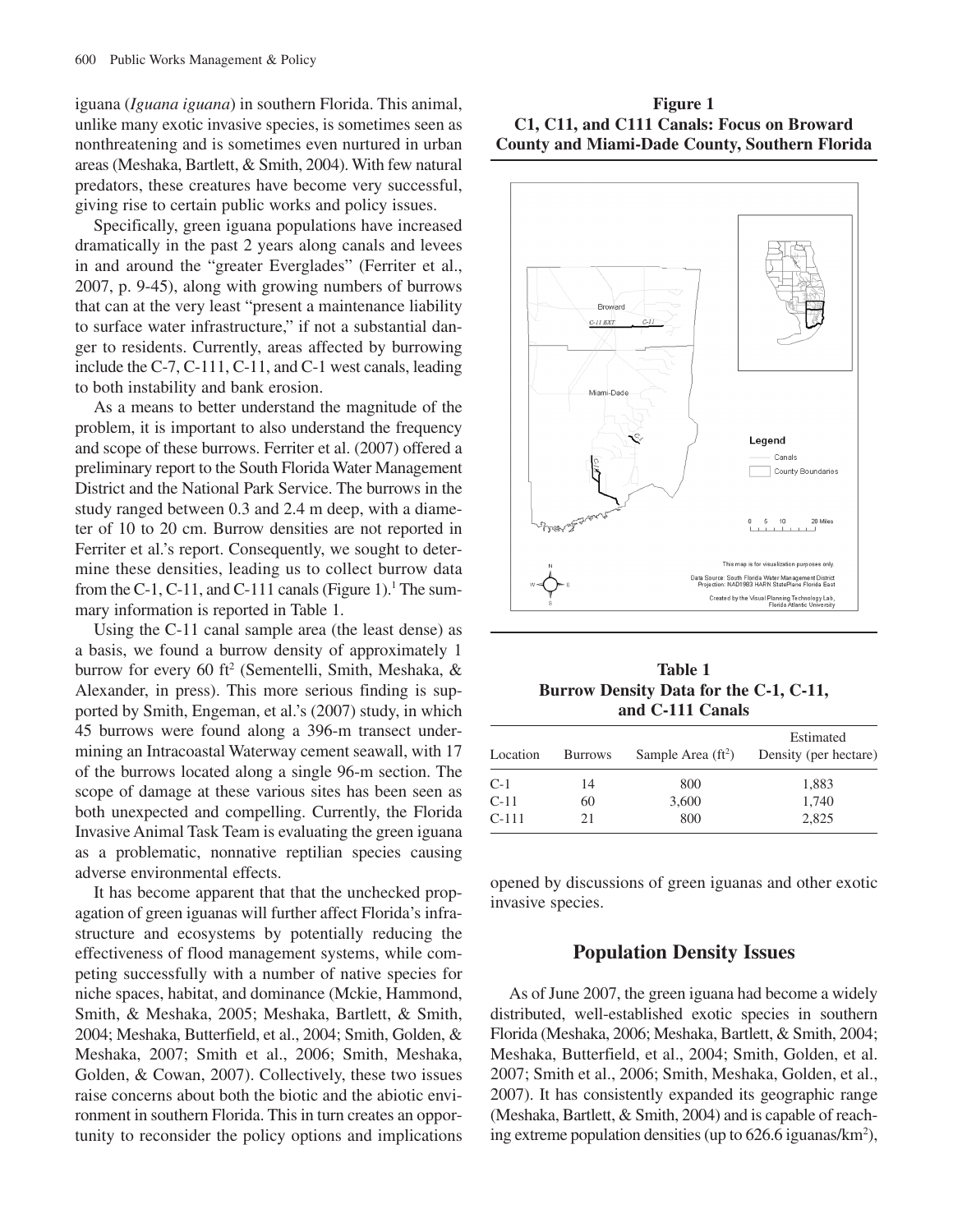even in managed natural areas (Smith, Golden, et al., 2007; Smith et al., 2006). These colonies have become such an intrusive problem (Meshaka, Bartlett, & Smith, 2004; Smith, Golden, et al. 2007; Smith et al., 2006; Smith, Meshaka, Golden, & Smith, 2007) that current policies and practices must be reconsidered.

To be successful, we argue this reconsideration must be holistic, considering both the biotic (Smith, Golden, et al., 2007) and abiotic issues, though to date, the biotic issues have received far more attention relative to the abiotic (particularly infrastructural) issues. We know that limiting factors, such as habitat types (Meshaka, Bartlett, & Smith, 2004; Townsend, Krysko, & Enge, 2003), mammalian predators (Meshaka et al., 2007; Smith et al., 2006, Smith, Meshaka, Busch, & Cowan, 2007), and colonization patterns (McKie et al., 2005; Meshaka, Bartlett, & Smith, 2004; Smith, Golden, et al., 2007), have been identified in the literature.

It is also clear that green iguanas are not as successful when sharing habitats and niches with trophic competition from midlevel mammalian carnivores, such as raccoons (*Procyon lotor*) and gray foxes (*Urocyon cinereoargenteus*). Specifically, in the case of Hugh Taylor Birch State Park, it was found that the green iguana population increased 2 to 3 years following the removal of 160 raccoons in November 2000 (Smith et al., 2006). This suggests that raccoons limit the green iguana population size in southern Florida (Meshaka et al., 2007; Smith et al., 2006).

There is substantial corroborating evidence for this phenomenon of raccoon depredation. The predation of iguana nests by raccoons has previously been reported for Florida by Kern (2004, p. 6), as well as for black spinytail iguana (*Ctenosaura similis*) nests in Belize (Platt, Meerman, & Rainwater, 1999; Platt, Rainwater, Miller, & Miller, 2000, p. 167). Predation of hatchling, juvenile, and adult iguanas of various species by raccoons also has been well documented in the biological literature (Cohn, 1989; Fry, 2001; Kern, 2004; Smith et al., 2006; West Indian Iguana Specialist Group, 1999). One might then argue that the predation of nests is a pivotal mechanism for the suppression of green iguana populations in Florida by raccoons (Meshaka et al., 2007).

Likewise, it is apparent that iguanas were severely affected by mammalian predators in Belize. Meerman (1996) reported an insular population of only large adults, arguably the result of predation by rats (*Rattus spp*.). On a nearby atoll, where rats were present but not numerous, the size-class distribution of black spinytail iguanas was normal (Platt et al., 1999). It was also reported by Platt et al. (1999) that raccoons were a major nest predator of black spinytail iguanas.

A similar phenomenon occurred at Cape Florida State Park. After the removal of 97 nuisance raccoons in 2001 and 165 in 2002, the peak density of green iguanas in the park rose to  $626.6$  iguanas/km<sup>2</sup> (Smith, Golden, et al., 2007) after 2 years. Additionally, the peak number of roadkilled green iguanas also rose, constituting more than 30% of all road kills for the entire study period at the park (Smith, Meshaka, Golden, et al., 2007).

It is important to note that these bursts in green iguana populations happen quickly for documented reasons. First, they mature quickly; male green iguanas at our study sites are sexually mature within about 20 months and females at about 31 months (Meshaka et al., 2007). Second, they produce clutch sizes up to 49 eggs in Florida (Meshaka, Butterfield, et al., 2004). Third, the species also can be long lived, between 15 and 20 years. This leaves us with an invasive species that has the potential to rapidly flood any suitable habitat with large cohorts of juveniles. This problem becomes particularly apparent in the absence of mammalian predators and niche competitors, equating to easy colonization and range expansion.

# **Biotic Damage and Dispersal Issues**

Iguanas have been observed affecting a number of imperiled species, such as the Florida burrowing owl (*Athene cunicularia floridana*; McKie et al., 2005), by usurping burrows. Each lost owl, under the Florida Wildlife Code (Florida Administrative Code 39), has an associated cost of \$500. Green iguanas have been observed using gopher tortoise (*Gopherus polyphemus*) burrows (without cohabitating), illustrating another potential impact. There is some evidence to support green iguana depredation of egret eggs as well (Arendt, 1986). Each egret, like the Florida burrowing owl, carries with it an associated cost of \$500 per incident, per the Florida Wildlife Code.

Green iguanas also cause plant community damage. According to an ongoing study in Florida state parks, green iguanas have been identified as dispersal agents. Specifically, they tend to consume the fruits of invasive plants and deposit seeds throughout their home range (HTS, personal observation; Stacey R. Sekscienski et al., unpublished data). The primary consequence of this is the expansion and distribution of invasive plants that mirrors the expansion and distribution of iguana populations.

These biotic issues are exacerbated by inadequate penalties for releasing green iguanas into southern Florida's ecosystem. Currently, the release of green iguanas is considered a first-degree misdemeanor (according to Florida Statute 372.265[3]), with an additional civil penalty of \$500 (imposed under Florida Administrative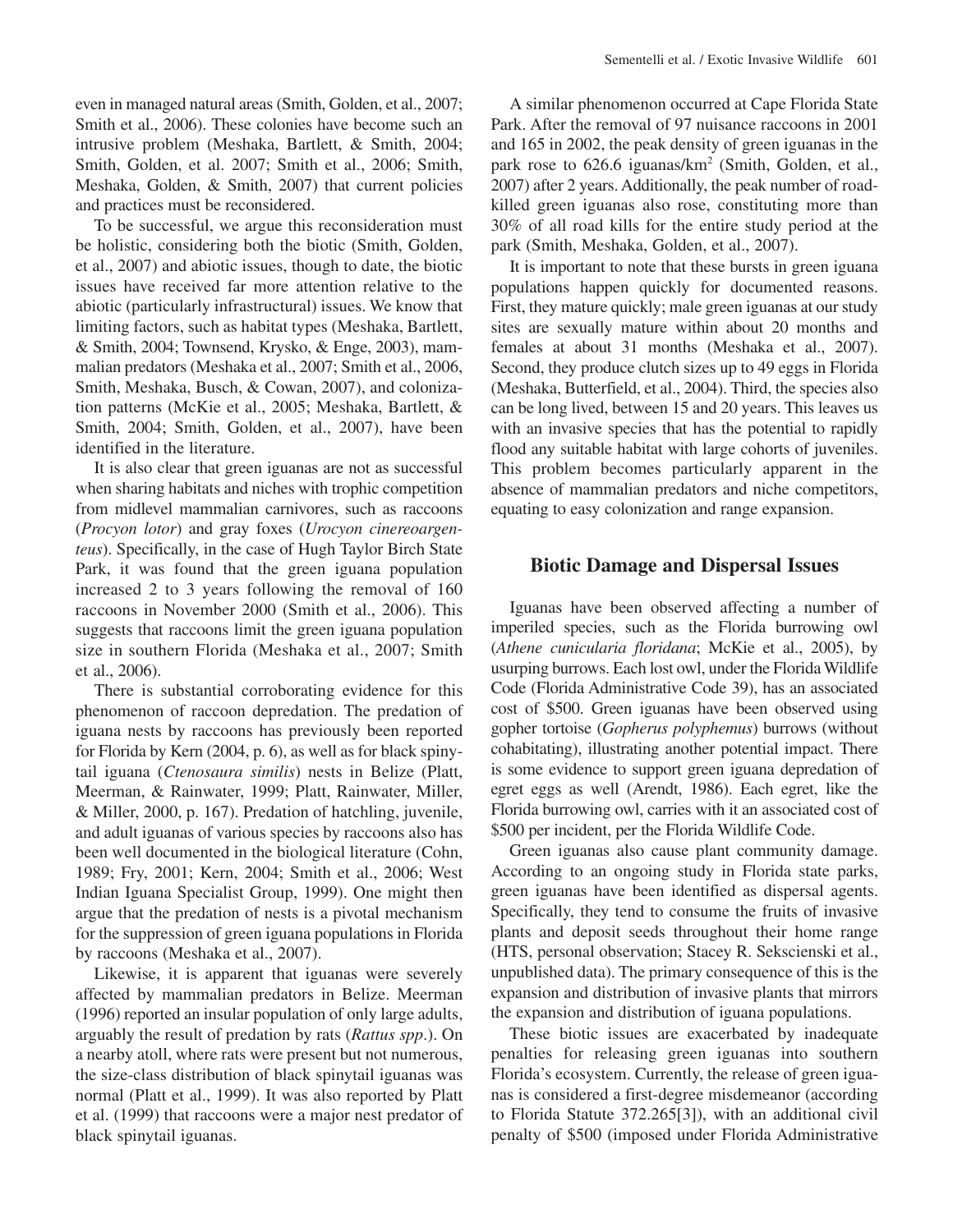Code 39-4.005). However, as always, enforcement could be improved with additional resources. From the biotic damage and dispersal issues alone, the cost of these iguanas drastically outstrips the current fine structure, illustrating a disconnect between policy and practices.

## **Transportation and Infrastructure Issues**

The most pressing issues beyond those of niche space competition, predation, and dispersal are infrastructure related. As stated earlier, green iguanas have been observed burrowing in canals, levees, and dikes and along seawalls in southern Florida. There is additional evidence that these animals have begun to inhabit basic traffic and air corridors (HTS and WEM, personal observations). Specifically, iguanas may also become airplane collision hazards on airport runways at the Homestead Air Reserve Base, and other airports around Miami and Tampa, as they have in Puerto Rico (Engeman, Smith, & Constantin, 2005).

It is important to realize the magnitude of damage these lizards can cause to canals, levees, and dikes. Burrowing animals should not be overlooked as facilitators of hydraulic structure failure (California Department of Water Resources, 2005; Federal Emergency Management Agency, 1999; Hegdal & Harbour, 1991): "Prudent managers should bear in mind that failure to control potentially threatening animal activity could ultimately result in major canal breaks or loss of earthen dams (with concomitant law suits and damages running into the millions of dollars" (Hegdal & Harbour, 1991, p. 1). Breaches in hydraulic structures can flood urban and agricultural sites, destroy aquaculture, contaminate drinking water, facilitate the spread of invasive plants and animals, mix freshwater and saltwater, and disperse hazardous waste. For example, after the Linda Levee near Marysville, California, broke during a flood and caused extensive damage to agricultural and urban areas, litigation continued for years. Courts ruled in favor of the plaintiffs against the state, resulting in a claim of more than \$1 billion (including interest but not litigation costs). The specific cause of the breach was not determined, but burrowing animals figured prominently in the case. Another event, not associated with a storm, occurred when 11,000 acres of farmland near Stockton, California, were flooded from a breach in the Jones Tract Levee, causing \$22 million in damage (County of San Joaquin, Office of Emergency Services, 2004). Burrowing animals were again suspected as the facilitators of the breach.

The highest currently reported green iguana density of 626.6 iguanas/km2 in Florida (Smith, Golden, et al., 2007) equates to a minimum of 6.2 burrows/hectare, assuming

that each animal digs a burrow. Consider that these burrows have been measured to be as much as 2 m (roughly 6 ft) deep and as much as 20 cm (7.8 in) in diameter. Consider that a simple commercial pond access levee is roughly 20 ft wide (Steeby & Avery, 2002). The iguana burrows could reasonably penetrate 30% of the levee structure, making the levee 14 ft in diameter for practical purposes. Add to this the information that even small amounts of erosion can render levees narrower than 16 ft unusable in less than 5 years (Steeby & Avery, 2002, p. 2), and one can begin to understand the scope of the problem. Furthermore, if we reconsider the data in Table 1, reporting densities of 1,740, 1,883, and 2,825 burrows/hectare from the surveyed sites, the problem becomes alarming.

Anecdotally, throughout southern Florida, burrows have begun appearing in other areas, including canals, levees, and dikes used for flood control and water management. It is therefore plausible that burrows such as those could similarly damage these other structures within a short time frame, unless steps are taken to repair and maintain them. On the basis of focus group discussions with service directors, civil engineers, construction professionals, and water managers, the estimated cost to properly repair each hole was estimated to be approximately \$400. Taken as a group, with a minimum of 6.2 burrows/hectare, these repair costs come to \$2,480/hectare. Additionally, because it takes an iguana only roughly 2 to 3 days to construct a new burrow, unless appropriate action is taken, these maintenance and repair costs could be encumbered conservatively on a quarterly basis simply to maintain the current integrity of these structures.

#### **Policy Recommendations**

The nature of this exotic invasive species and the associated perceptions of it create certain issues for the community. No single policy option proposed in this piece will by itself adequately address the problem at hand. Instead, policy makers, managers, and other public officials should consider combinations of these options to present a more comprehensive approach to this problem. There are also certain geographic, cultural, and perceptual issues that serve to either limit or move items along policy agendas. To this end, we have proposed a number of short-, medium-, and long-term options for consideration, and we note the limitations of each.

#### **Short-Term Recommendations**

It is important to note that a majority of the green iguanas observed in urban park settings are effectively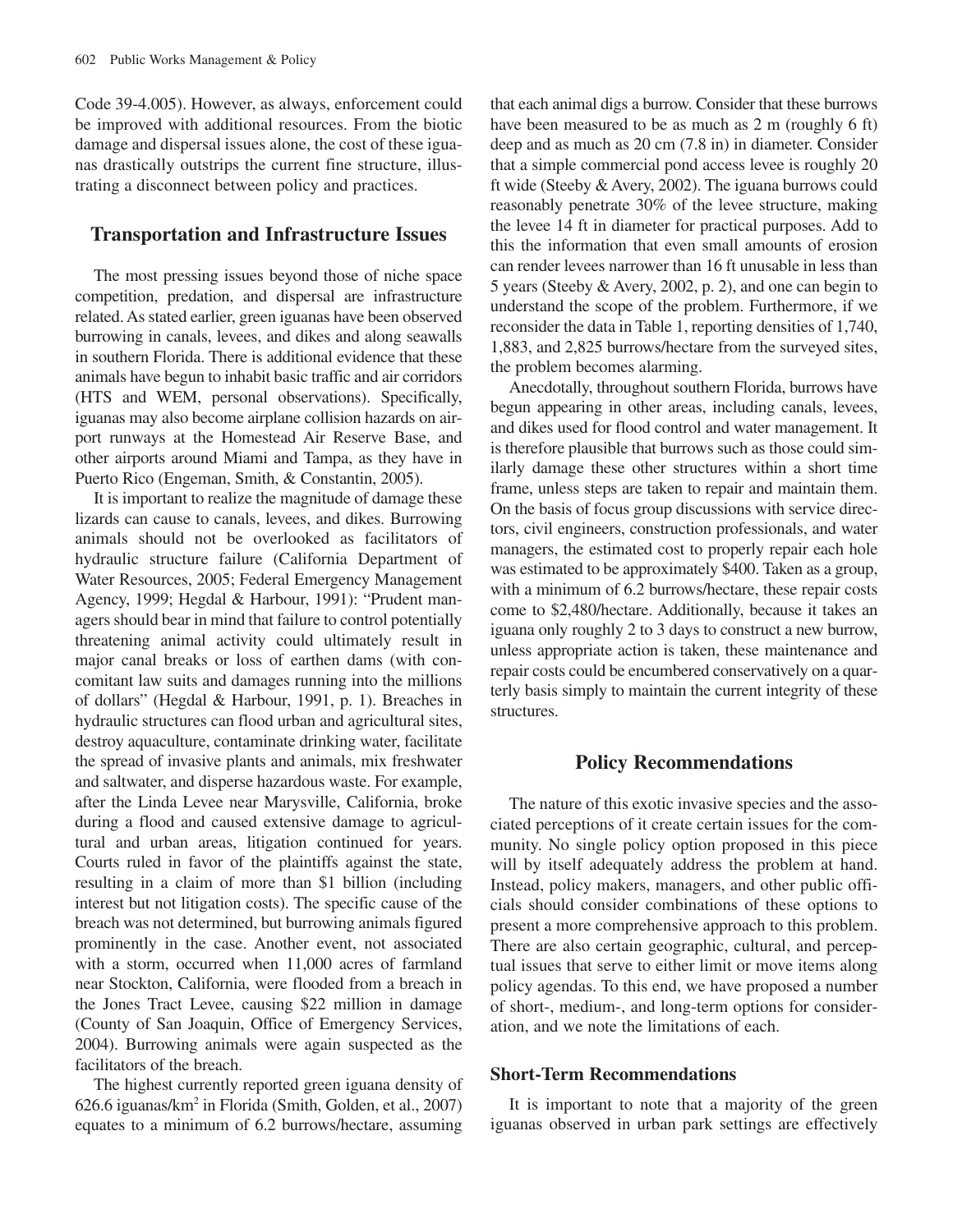"landlocked" (i.e., surrounded by urban infrastructure). This makes trapping and removal a desirable short-term solution, ideally using licensed wildlife control operators. Drawbacks of this option include protestation by area residents who have "adopted" these animals (Meshaka, Bartlett, & Smith, 2004), by certain animal protection groups, and by others. Some might also advocate for a bounty system, but the opening of trapping and removal through a bounty system in the state could have a number of undesirable consequences, including but not limited to the possible unlawful discharge of firearms within city limits; potential injuries to citizens, pets, and other wildlife; and injuries due to the improper handling of captive animals. However well intentioned, this option might also encourage sustainable harvesting rather than elimination.

As stated earlier, there has also been some discussion regarding what to do to the damaged canals, dikes, and levees. With an estimated repair cost of roughly \$400/burrow, it would be useful to offer solutions that would last longer than the 2 to 3 days it takes an iguana to construct a burrow. Focus groups with local experts, including a number of engineering and construction firms, uncovered a practical solution that could be implemented in the short term. Using existing technology, it is possible to fill existing holes with concrete, cover the damaged banks with wire mesh, and finally blow in approximately 2 in of concrete to better seal the areas in question. This solution could reduce or prevent further damage, with a cost of approximately \$600 to repair an area 10 by 16 ft.

The focus groups used in this study considered a number of strategies to repair and remediate the damaged areas. The most desirable would be to reinforce the compromised dams, levees, and seawalls with wire mesh and use blow-in concrete to fill the holes and stabilize the overall structural integrity of the infrastructure in question. Other solutions considered included simply filling the holes with existing soils, filling the holes with a combination of soil and cement as well as other soil-mixing strategies, and planting. These other options were ultimately excluded by the focus groups given the scope of damage, the long-term viability of the solutions proposed, and the feasibility of implementation.

From a public works standpoint, this policy option has other benefits. These benefits include helping make these primarily earthen constructions more resistant to damage from storm events, flood situations, and even normal wear. From a cost standpoint, it appears at least initially to be a better use of resources than either simply filling the holes or other options.

A major drawback of this solution would be the potential loss of habitat for other species currently occupying the same area such as Florida burrowing owls and gopher tortoises.

#### **Medium-Term Recommendations**

Medium term solutions include the education of residents, citizens, and local government officials on the short- and long-term impacts of these green iguanas on the infrastructure, on the habitats, and on endangered and protected species in southern Florida. The awareness and education program would have a component to encourage people to not harbor these animals or introduce them into ecosystems and would provide information regarding the sorts of fines and problems incurred by such actions. This educational program, to be effective, should be paired with proposed changes in rule making that would help bring current fine structures in line with the associated costs of damage.

Specifically, policy makers may consider some form of taxation as a mechanism to absorb or recover at least part of the damage done by green iguanas, similar to what was proposed by Jones and Corona (2008), such as at some point of introduction. Although they focused on addressing taxation of invasive species introduced in port waterways, their logic could be used to develop a similar strategy for terrestrial invasive species. At a minimum, the tax or fee should enable the state to recover some of the costs of infrastructure repair and the cost of damage to native ecosystems as well as offset some expenses incurred through added enforcement.

#### **Long-Term Recommendations**

In the long term, senior wildlife biologists at the U.S. Department of Agriculture's National Wildlife Research Center and the Florida Park Service have shown interest in pairing a baiting and sterilization program (M. L. Avery, National Wildlife Research Center, personal communication, May 31, 2007) with the removal of colonial nesting sites where green iguanas congregate when nesting sites are limited (Meshaka et al., 2007). In this combined approach, the goal is to curtail recruitment by the removal of eggs and simultaneously by the sterilization of adults.

The attractiveness of this approach is that it reduces the perception of hostile trapping and removal programs from the public eye, a concern not to be discounted in light of the relationship that many south Florida residents have with this exotic species (Meshaka, Bartlett, & Smith, 2004), especially in urban, high-visitation, public trust lands where the species is considered endearing by park visitors (HTS and WEM, personal observations). However, the efficacy of sterilization is unknown for this species in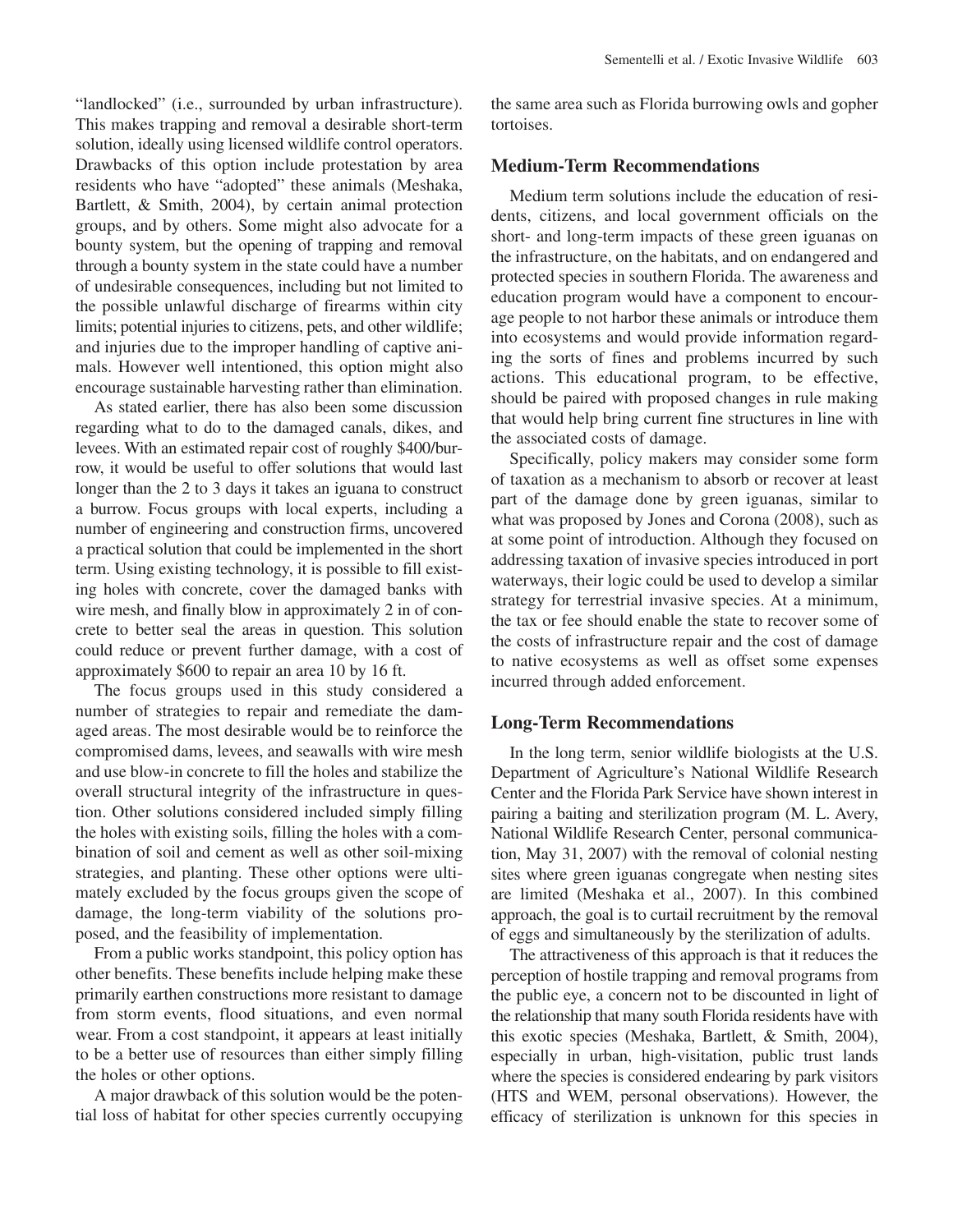Florida, and even in a best-case scenario, it extends the effects of green iguanas on the southern Florida environment, wildlife, and public works for 10 to 20 years as populations atrophy naturally. This relatively "invisible" approach would be challenged by its time frame for success, its expense, and the current state of the science in the face of a geographically expanding and ecologically deleterious exotic species. Notwithstanding sensitivity to positive cultural attitudes toward feral green iguanas in some areas, sterilization brings with it monetary expense and long-term negative effects on the ecosystem more than the immediate euthanizing of captured animals.

Consideration might also be given to the option of banning the private ownership in Florida of this demonstratively invasive and deleterious species. Presumably, a public informed of the negative effects of this species on other species and public works structures, which affect human health and safety, would value this option. A ban of sale also has the added benefit of increasing the effectiveness of the aforementioned options by eliminating sources of new animals that could escape and extend the process of removal indefinitely.

An integrated approach that works across these three time frames would appear to be the most useful. One might consider the advantages of limited, regulated removal and repair of the damaged areas combined with a broad-based education and awareness program, along with rule-making changes. Adult animals could be trapped and removed from the population, while juvenile animals could be trapped and sterilized in the short term on a case-by-case basis under the supervision of the appropriate state and federal authorities. Juvenile lizards, once sterilized and chipped, could be distributed through animal shelters for a nominal fee. The resale of these sterilized juvenile animals as pets outside Florida might help depress the value of the lizards as pets, enhance the tracking of animals released after sale, and offset some of the costs of the program. This option also helps discourage the importation of unsterilized animals into the state by reducing the profit margin on each animal. When combined with a medium-term education program, this multifaceted approach could be effective.

## **Conclusions**

Invasive exotic species have created serious problems throughout the United States. Although a great deal of research has been conducted on the associated costs and policy consequences of plant invaders, wildlife studies have been far less prevalent. In the case of green iguanas, these creatures have impacts on urban life, on ecosystems,

and on public works infrastructures. Despite the green iguana's having been identified as a target species for concern, much remains to be done concerning a systematic, comprehensive approach to the management of this species in southern Florida, as well as careful management of the damage it causes, in this case to public works structures.

It is fundamentally important for state policy makers, public trust land managers, and local government officials to understand the costs associated with these animals. Our conservative discussion of damage to flora and fauna, along with the associated maintenance and repair costs these creatures incur, identifies specific areas and opportunities for reform as well as agency rule making. In general, the associated costs of this highly successful, exotic species should move it forward on policy agendas.

Without education and training, citizens and some policy makers might be tempted to dismiss this issue as being "just green iguanas," without fully appreciating the biological and infrastructural effects these creatures have both on our urban infrastructure systems and on our ecosystems. Additionally, if one considers the increased frequency of storms and flooding across the United States in recent years, we cannot afford to ignore the damage caused to our water and flood management systems.

#### **Note**

1. This information was collected on two separate occasions. The initial information came from Sementelli et al.'s (in press) article. The information on the C-1 and C-111 canals was collected in cooperation with Coast to Coast, Inc., on August 4, 2007.

# **References**

- Arendt, W. (1986). An observation of *Iguana iguana* feeding on eggs of the cattle egret (*Bubulcus ibis*) at Fox's Bay, Montserrat, West Indies: A case of predation or scavenging? *Caribbean Journal of Science*, *22*(3-4), 221-222.
- Bright, C. (1999). Globalization at work—Invasive species: Pathogens of globalization. *Foreign Policy*, *116*, 50-60, 62-64.
- California Department of Water Resources. (2005). *Flood warning: Responding to California's flood crisis*. Sacramento: Author.
- Cohn, J. (1989). Iguana conservation and economic development. *BioScience*, *39*(6), 359-363.
- Conover, M. R. (2001). *Resolving human-wildlife conflicts*. Boca Raton, FL: CRC.
- Costello, C., Drake, J., & Lodge, D. (2007). Communicationsevaluating invasive species policy: Ballast water exchange in the Great Lakes. *Ecological Applications*, *17*(3), 655-672.
- County of San Joaquin, Office of Emergency Services. (2004, June 7). *Jones Tract flooding update*. Available at http://207.104.50.39/ oes/disasters/jones04/news.6\_07.pdf
- DiTomaso, J. (2000). Invasive weeds in rangelands: Species, impacts, and management. *Weed Science*, *48*(2), 255-265.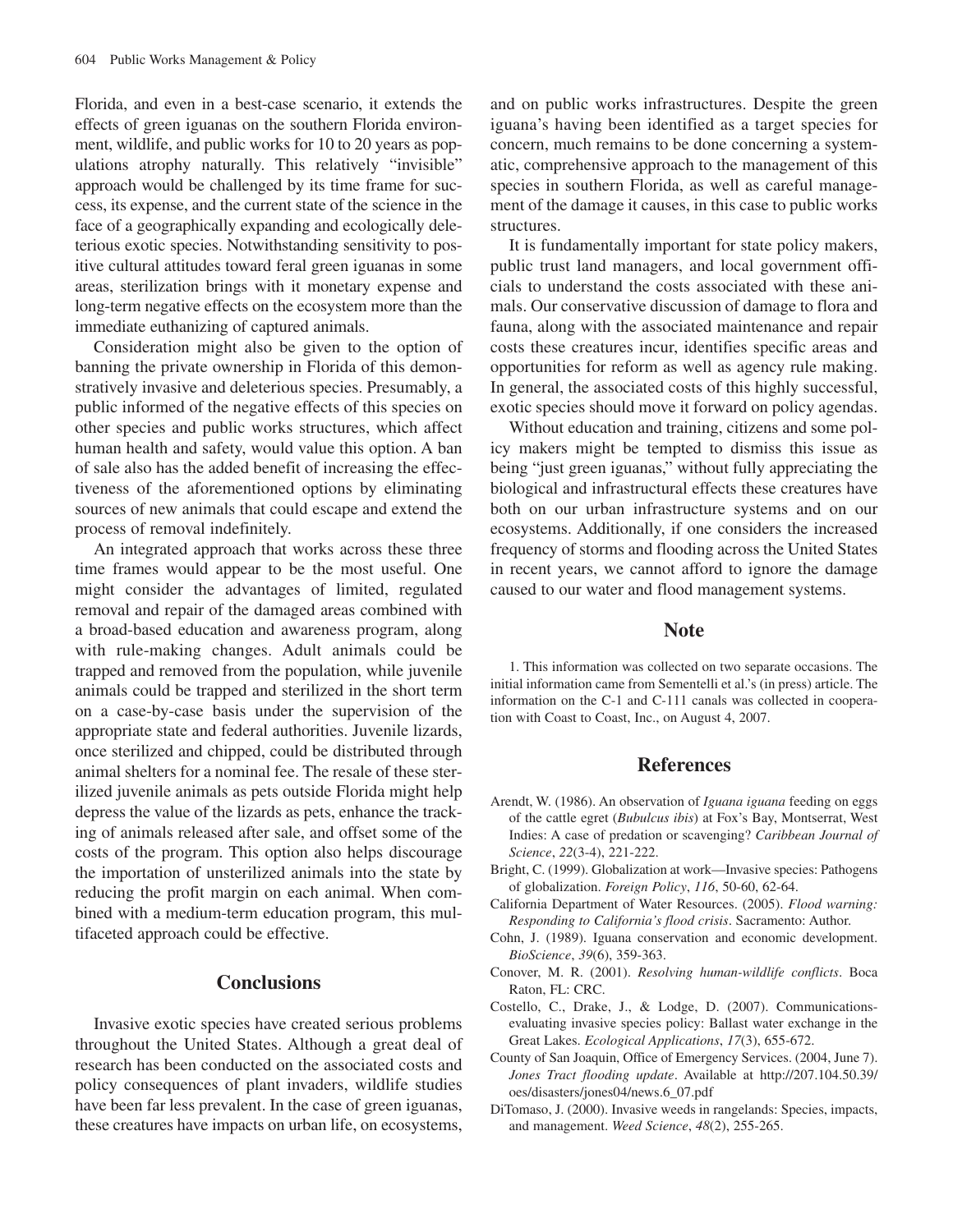- Engeman, R., Shwiff, S., Smith, H., & Constantin, B. (2004). Monetary valuation of rare species and imperiled habitats as a basis for economically evaluation conservation approaches. *Endangered Species Update*, *21*(2), 66-73.
- Engeman, R., Smith, H., Severson, R., Severson, M., Woolard, J., Shwiff, S. A., et al. (2004). Damage reduction estimates and benefit-cost values for feral swine control from the last remnant of a basin marsh system in Florida. *Environmental Conservation*, *31*, 207-211.
- Engeman, R., Smith, H., & Constantin, B. (2005). Invasive green iguanas as airstrike hazards at San Juan International Airport, Puerto Rico. *Journal of Aviation-Aerospace Education and Research*, *14*(3), 45-50.
- Federal Emergency Management Agency. (1999). *The National Dam Safety Program Research Needs Workshop: Impacts of plants and animals on earthen dams*. Washington, DC: Author.
- Ferriter, A., Doren, B., Thayer, D., Miller, B., Thomas, B., Barrett, M., et al. (2007). The status of nonindigenous species in the South Florida environment. In *South Florida environmental report* (chap. 9). West Palm Beach, FL: South Florida Water Management District.
- Firestone, J., & Corbett, J. (2005). Coastal and port environments: International legal and policy responses to reduce ballast water introductions of potentially invasive species. *Ocean Development & International Law*, *36*(3), 291-316.
- Fry, S. (2001). *Ecology of the endangered Sandy Cay rock iguana,* Cyclura rileyi cristata*, in the Bahamas*. Unpublished master's thesis, Loma Linda University.
- Hegdal, P. L., & Harbour, A. J. (1991). *Prevention and control of animal damage to hydraulic structures*. Washington, DC: U.S. Department of Interior, Bureau of Reclamation.
- Jones, K., & Corona, J. (2008). An ambient tax approach to invasive species. *Ecological Economics*, *64*, 534-541.
- Kern, W. H. (2004). *Dealing with iguanas in the south Florida landscape* (Fact Sheet ENY-714). Gainesville: Florida Cooperative Extension Service, Institute of Food and Agricultural Sciences, University of Florida.
- Macisaac, H. (1996). Potential abiotic and biotic impacts of zebra mussels on the inland waters of North America. *Integrative & Comparative Biology*, *36*(3), 287-299.
- McKie, A., Hammond, J., Smith, H., & Meshaka, W. (2005). Invasive green iguana interactions in a burrowing owl colony in Florida. *Florida Field Naturalist*, *33*(4), 125-127.
- Meerman, J. (1996). *Half Moon Cay: Terrestrial survey results and management implications*. Belize City: Belize Audubon Society.
- Meshaka, W. (2006). An update on the list of Florida's exotic amphibian and reptile species. *Journal of Kansas Herpetology*, *19*, 16-17.
- Meshaka, W., Bartlett, R., & Smith, H. (2004). *Colonization success by green iguanas in Florida*. *Iguana*, *11*(3), 154-161.
- Meshaka, W., Butterfield, B., & Hauge, J. (2004). *The exotic amphibians and reptiles of Florida*. Malabar, FL: Krieger.
- Meshaka, W., Smith, H. T., Golden, E., Moore, J. A., Fitchett, S., Cowan, E. M., et al. (2007). Green iguanas (*Iguana iguana*): The unintended consequence of sound wildlife management practices in a South Florida state park. *Herpetological Conservation and Biology*, *2*(2), 149-156.
- Pimentel, D., Lach, L., Zuniga, R., & Morrison, D. (2000). Environmental and economic costs of nonindigenous species in the United States. *BioScience*, *50*(1), 53-65.
- Platt, S., Meerman, J., & Rainwater, T. (1999). Diversity, observations, and conservation of the herpetofauna of Turneffe Lighthouse and Glovers Atolls, Belize. *British Herpetological Society Bulletin*, *66*. Available at http://biological-diversity.info/Downloads/Atoll\_ herpetol.pdf
- Platt, S., Rainwater, T., Miller, B., & Miller, C. (2000). Notes on the mammals of Turneffe Atoll, Belize. *Caribbean Journal of Science*, *36*(1-2), 166-168.
- Randall, J., & Hoshovsky, M. (2000). *Invasive plants of California's wildlands*. Berkeley: University of California Press.
- Rynk, R. (2003a). Battle of the emerald ash borer exotic beetle leads to rapid tree death, more quarantines and processing challenges for wood residuals. *BioCycle*, *44*(4), 52-53.
- Rynk, R. (2003b). Meet the beetles: Infestations of foreign insects give rise to extraordinary measures for handling yard trimming and wood residuals. *BioCycle*, *44*(4), 46-50.
- Schmitz, D., & Simberloff, D. (1997). Biological invasions: A growing threat. *Issues in Science and Technology*, *13*(4), 33-40.
- Sementelli, A. J., Smith, H., Meshaka, W., Jr., & Alexander, D. (in press). *Iguana iguana* (green iguana): Colony burrow density in Florida. *Journal of Kansas Herpetology*.
- Smith, H. T., Engeman, R. M., Meshaka, W. E., Sementelli, A. J., Busch, G. H., Avery, M. L., et al. (2007). *Green iguana burrows undermining the Intracoastal Waterway seawall in H.T. Birch State Park, Broward County, Florida*. Unpublished report, Florida Department of Environmental Protection, Florida Park Service, Hobe Sound, FL.
- Smith H., Golden, E., & Meshaka, W. (2007). Population density estimates for a green iguana (*Iguana iguana*) colony in a Florida state park. *Journal of Kansas Herpetology*, *21*, 19-20.
- Smith, H., Meshaka, W., Busch, G., & Cowan, E. (2007). Gray fox predation of nests as a potential limiting factor in the colonization success of the green iguana in southern Florida. *Journal of Kansas Herpetology*, *23*, 8-9.
- Smith, H., Meshaka, W., Engeman, R., Crossett, S., Foley, M., & Busch, G. (2006). Raccoon predation as a limiting factor in the success of the green iguana in southern Florida. *Journal of Kansas Herpetology*, *20*, 7-8.
- Smith, H., Meshaka, W. E., Jr., Golden, E., & Cowan, E. M. (2007). The appearance of the exotic green iguana as road-kills in a restored urban Florida state park. *Journal of Kansas Herpetology*, *22*, 14-16.
- Steeby, J., & Avery, J. (2002). *Construction of levee ponds for commercial catfish production*. Available at http://aquanic.org/publicat/ usda\_rac/efs/srac/101fs.pdf
- Townsend, J., Krysko, K., & Enge, K. (2003). Introduced iguanas in southern Florida: More than 35 years of establishment and range expansion. *Iguana*, *10*, 111-118.
- U.S. Congress, Office of Technology Assessment. (1993). *Harmful nonindigenous species in the United States* (OTAF565). Washington, DC: U.S. Government Printing Office.
- West Indian Iguana Specialist Group. (1999). *West Indian Iguana Specialist Group Newsletter*, *2*(1).

**Arthur Sementelli**, PhD, is an associate professor in the School of Public Administration at Florida Atlantic University and managing editor of the *International Journal of Organization Theory and Behavior*. His research interests include environmental policy and natural resource management, public sector economics, critical theory, and organization studies.